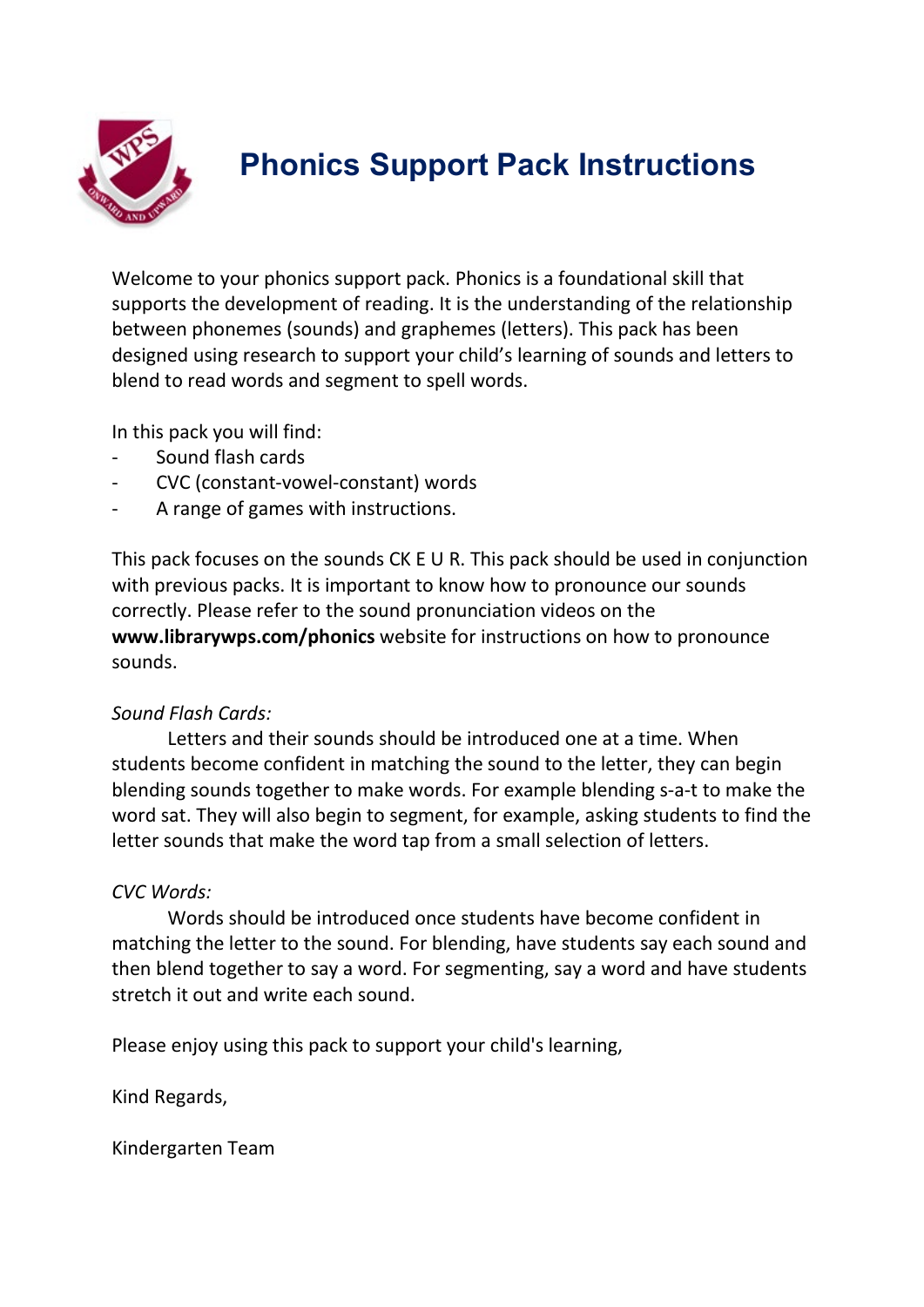# Phonics Pack – Sound Focus ERUCK

## Flash Cards

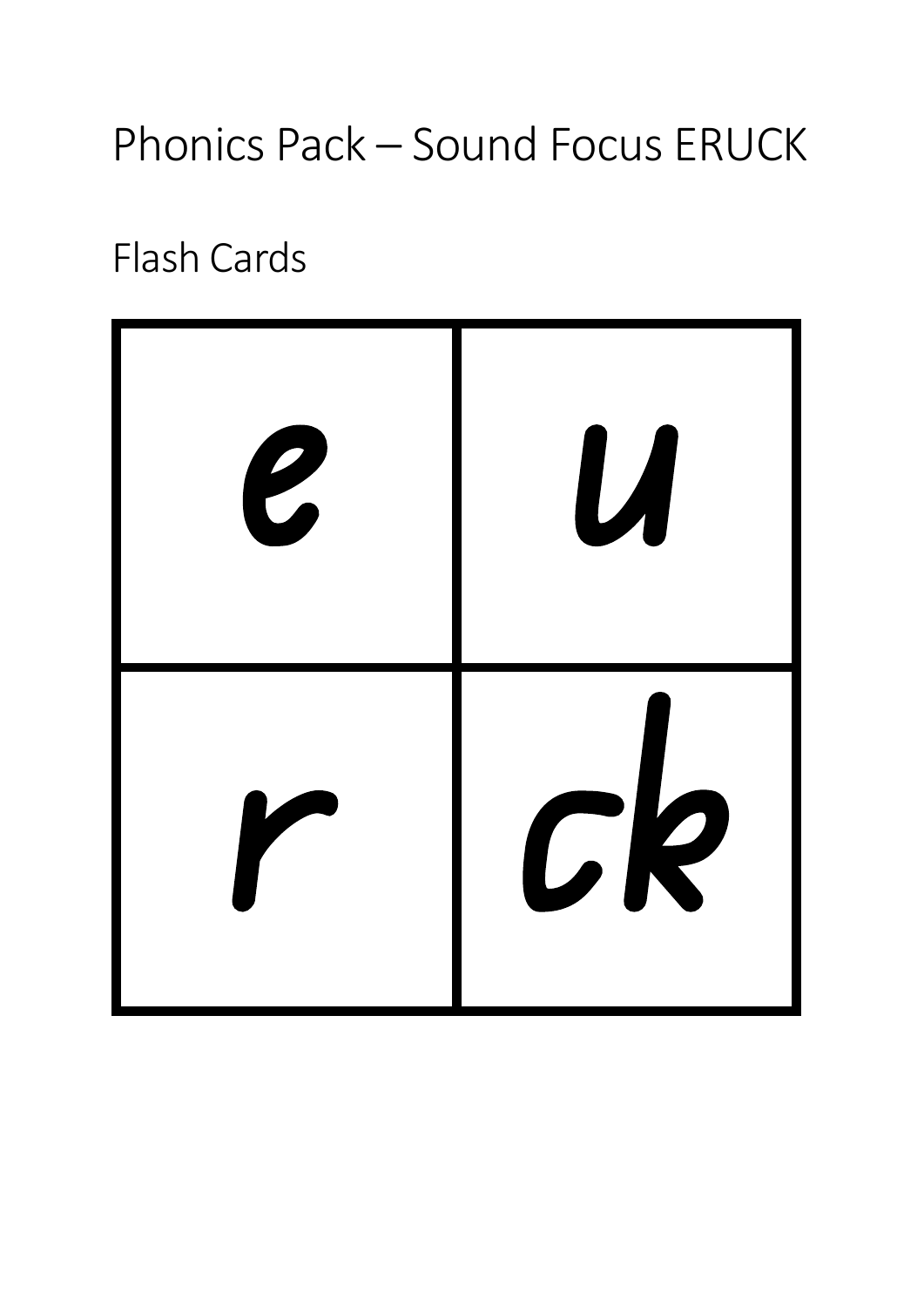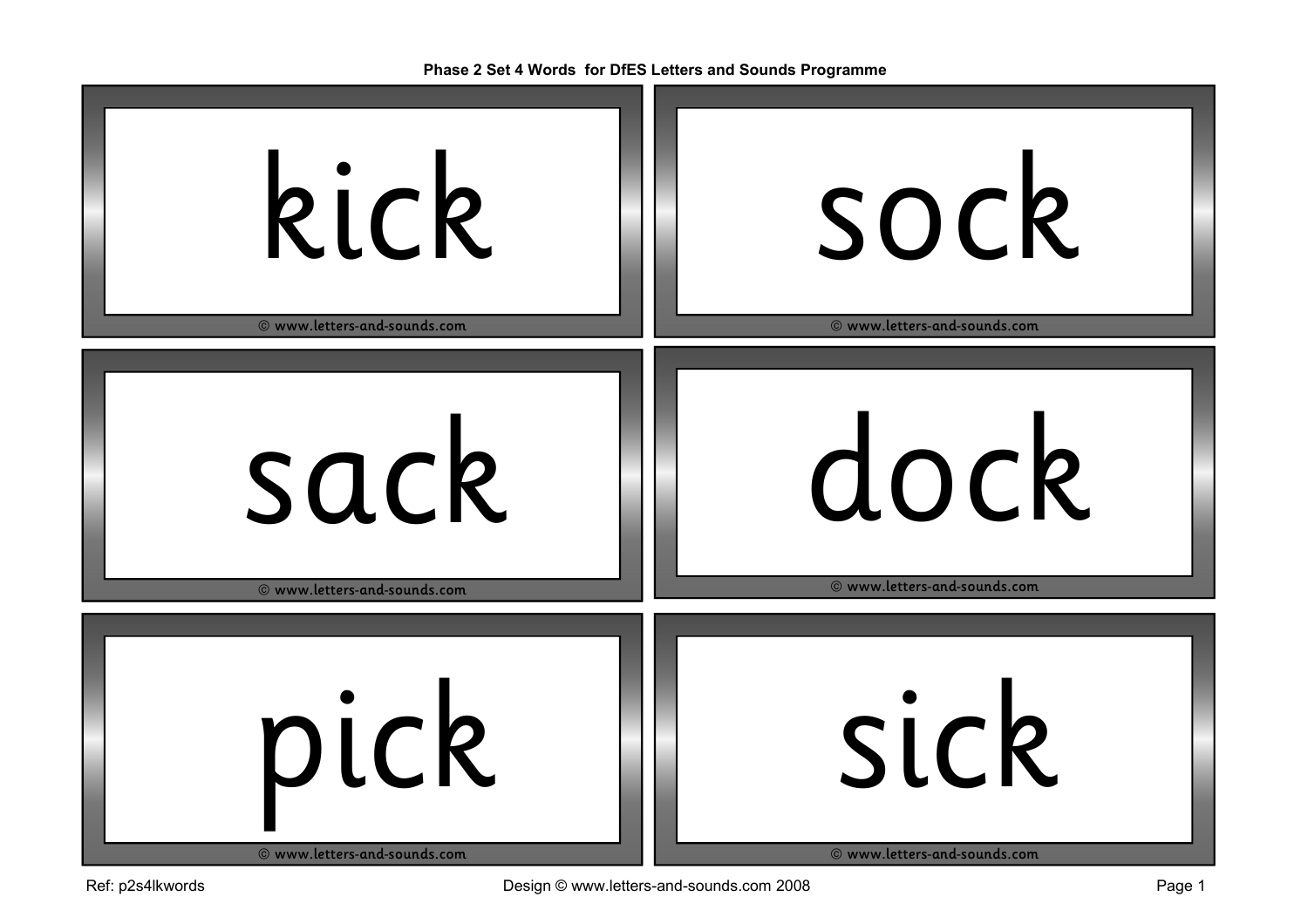| pack                         | ticket                       |
|------------------------------|------------------------------|
| © www.letters-and-sounds.com | © www.letters-and-sounds.com |
| pocket                       | get                          |
| © www.letters-and-sounds.com | © www.letters-and-sounds.com |
| pet                          | ten                          |
| © www.letters-and-sounds.com | © www.letters-and-sounds.com |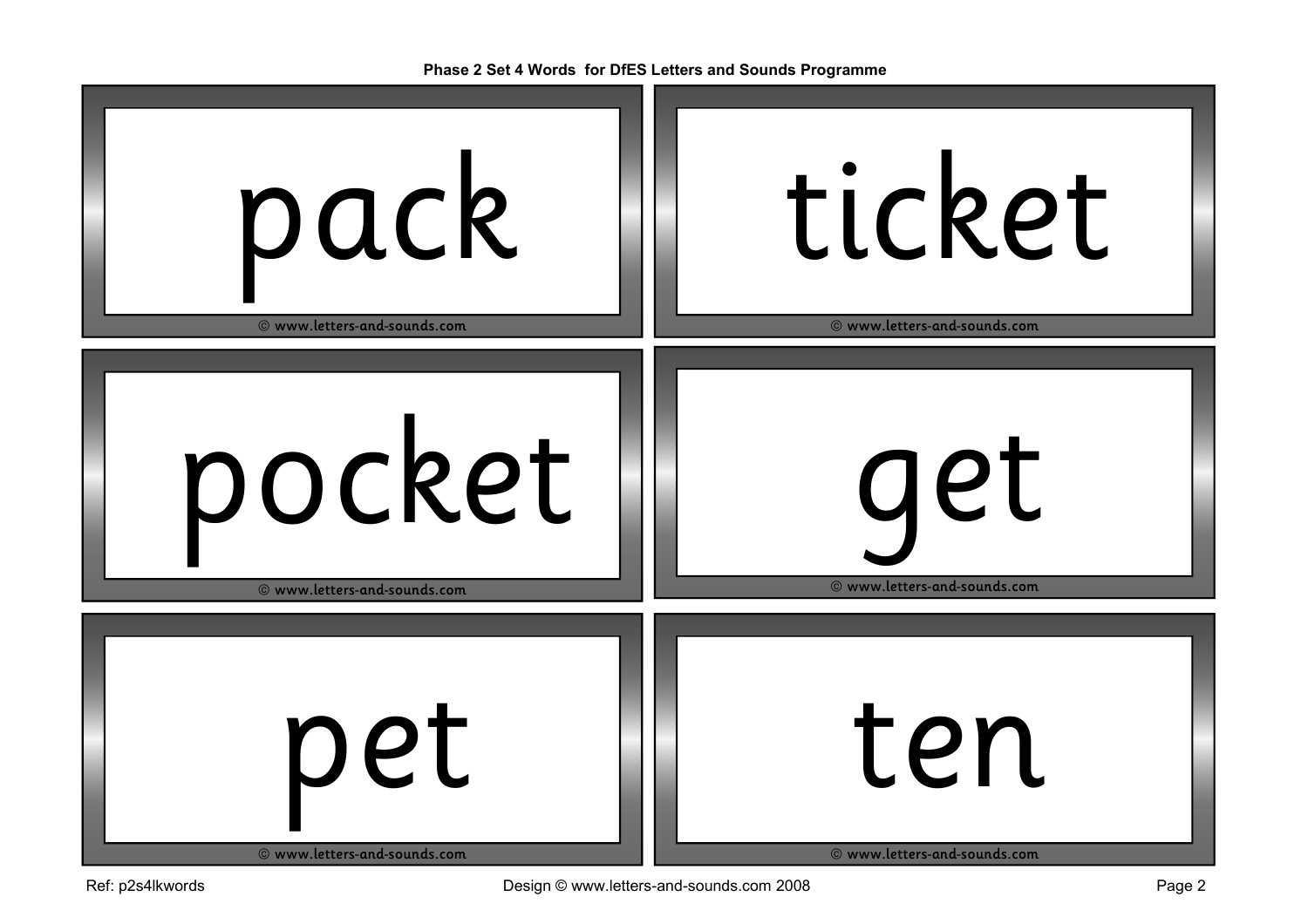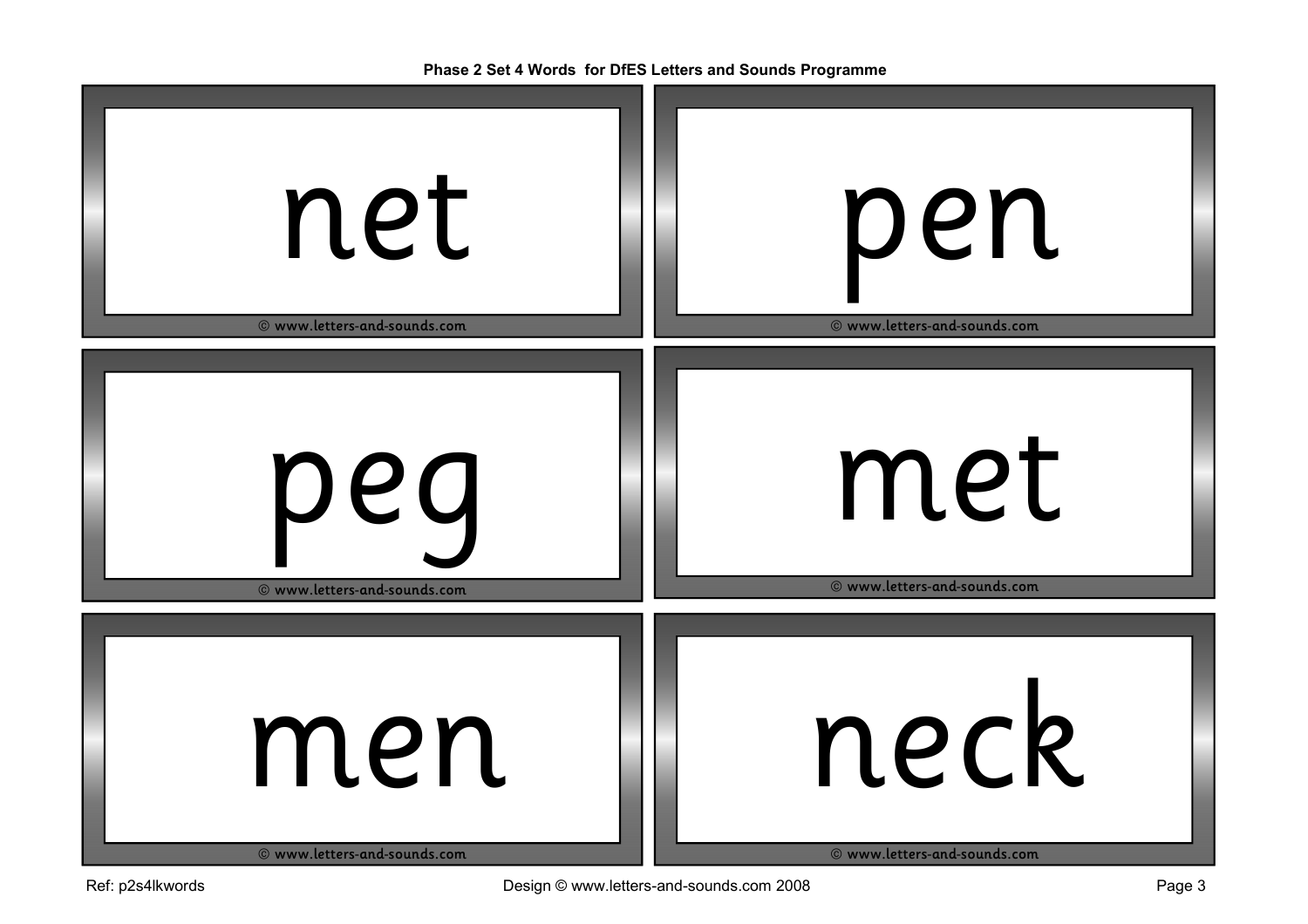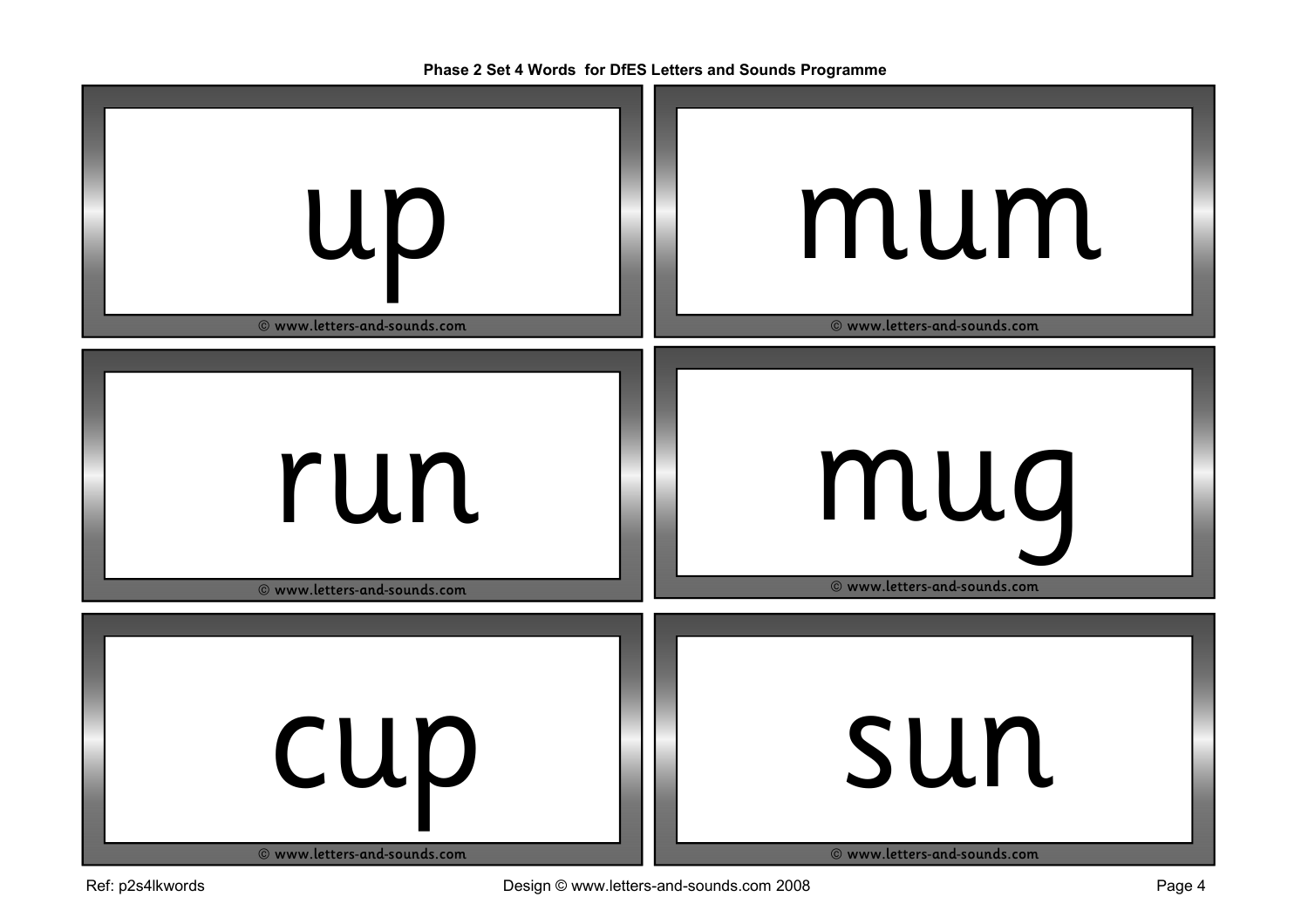| tuck                         | mud                          |
|------------------------------|------------------------------|
| © www.letters-and-sounds.com | © www.letters-and-sounds.com |
| sunset                       | rim                          |
| © www.letters-and-sounds.com | © www.letters-and-sounds.com |
| rip                          | ram                          |
| © www.letters-and-sounds.com | © www.letters-and-sounds.com |